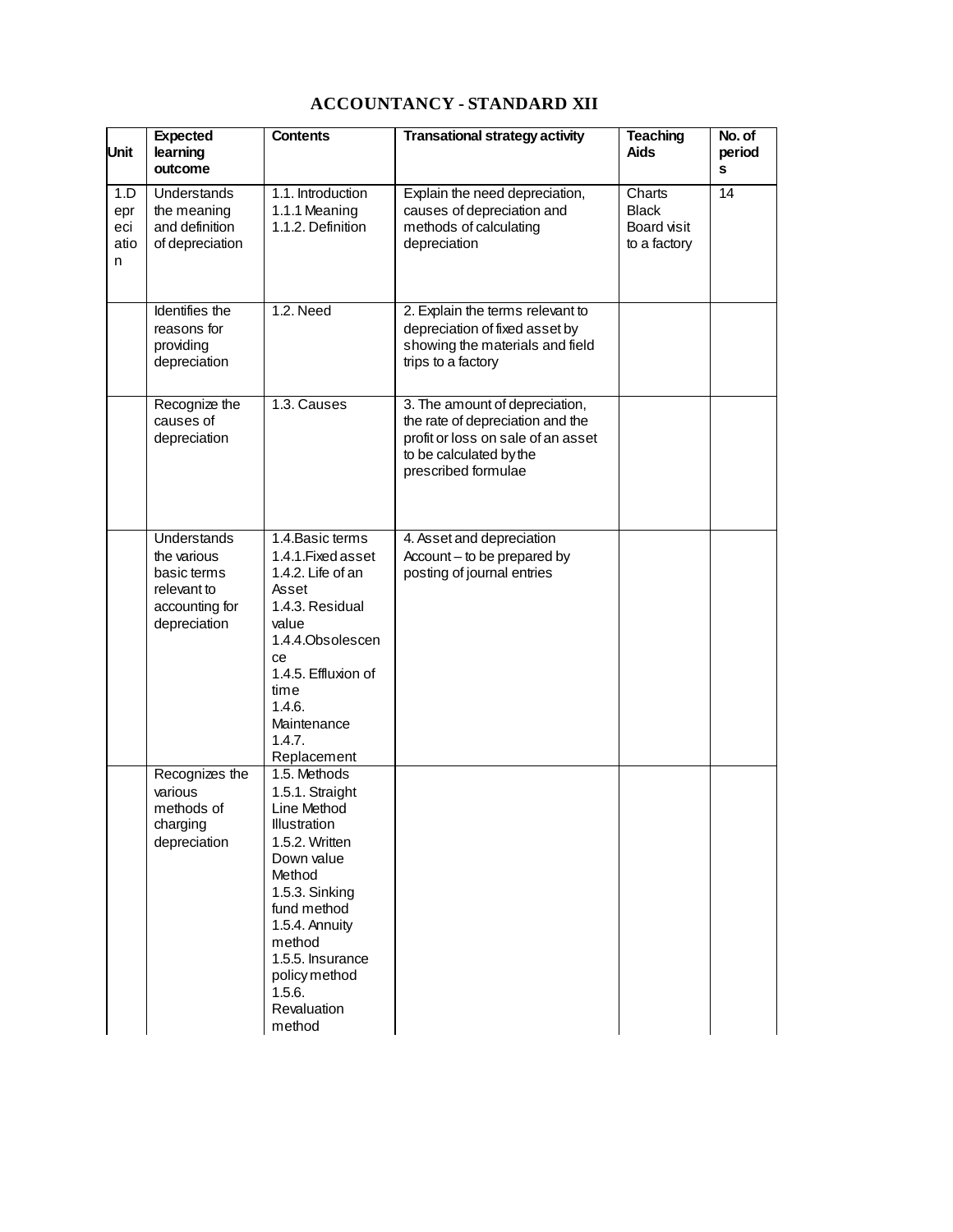|                                                                | Estimates the<br>amount of<br>depreciation<br>and the rate of<br>depreciation<br>under straight<br>line method<br>(SLM)                                                                           | 1.6. Calculation<br>of amount of<br>depreciation-<br>illustration<br>1.6.1 Calculation<br>of Rate of<br>depreciation-<br>illustration                                                                                                                                                                                    |                                                                                                                                                                                                                                                                                                         |                                                                               |    |
|----------------------------------------------------------------|---------------------------------------------------------------------------------------------------------------------------------------------------------------------------------------------------|--------------------------------------------------------------------------------------------------------------------------------------------------------------------------------------------------------------------------------------------------------------------------------------------------------------------------|---------------------------------------------------------------------------------------------------------------------------------------------------------------------------------------------------------------------------------------------------------------------------------------------------------|-------------------------------------------------------------------------------|----|
|                                                                | Determines the<br>profit or loss<br>at the time of<br>sale of asset                                                                                                                               | 1.7. Calculation<br>of Profit or Loss<br>on sale of asset<br>(restricted to<br>purchase and<br>sale of one asset)                                                                                                                                                                                                        |                                                                                                                                                                                                                                                                                                         |                                                                               |    |
|                                                                | Transforms the<br>journal entries<br>into ledger<br>accounts <i>i.e.</i><br>Asset account<br>and<br>depreciation<br>account under<br>straight-line<br>method and<br>written down<br>value method. | 1.8. Preparation<br>of Asset Account<br>and Depreciation<br>Account under<br>Straight Line &<br><b>Written Down</b><br>method                                                                                                                                                                                            |                                                                                                                                                                                                                                                                                                         |                                                                               |    |
| 2.<br>Fin<br>al<br>acc<br>ou<br>nts<br>adj<br>ust<br>me<br>nts | 1. Regonizes<br>the format of<br>trading<br>account, profit<br>and loss<br>account and<br>balance sheet                                                                                           | 2.1. Introduction<br>2.2. Common<br>adjustments<br>2.2.1. Closing<br>stock<br>2.2.2.<br>Outstanding<br>expenses<br>2.2.3. Prepaid<br>expenses<br>2.2.4. Accrued<br>incomes<br>2.2.5. Incomes<br>received in<br>advance<br>2.2.6. Interest on<br>capital<br>2.2.7. Interest on<br>drawings<br>2.2.8. Interest on<br>loans | Format - to be explained<br>through chart. Items to be<br>placed and explained to find out<br>the Gross profit or loss and net<br>profit or loss and to know the<br>financial position of the<br>business by the preparation of<br>1) Trading Account<br>2) Profit and loss account<br>3) Balance sheet | Charts,<br>models &<br>black<br>board,<br>newspaper<br>cuttings<br>field trip | 24 |
|                                                                | Recalls the<br>importance of<br>final accounts                                                                                                                                                    | 2.2.9. Depreciatio<br>n<br>2.2.10. Bad debts                                                                                                                                                                                                                                                                             |                                                                                                                                                                                                                                                                                                         |                                                                               |    |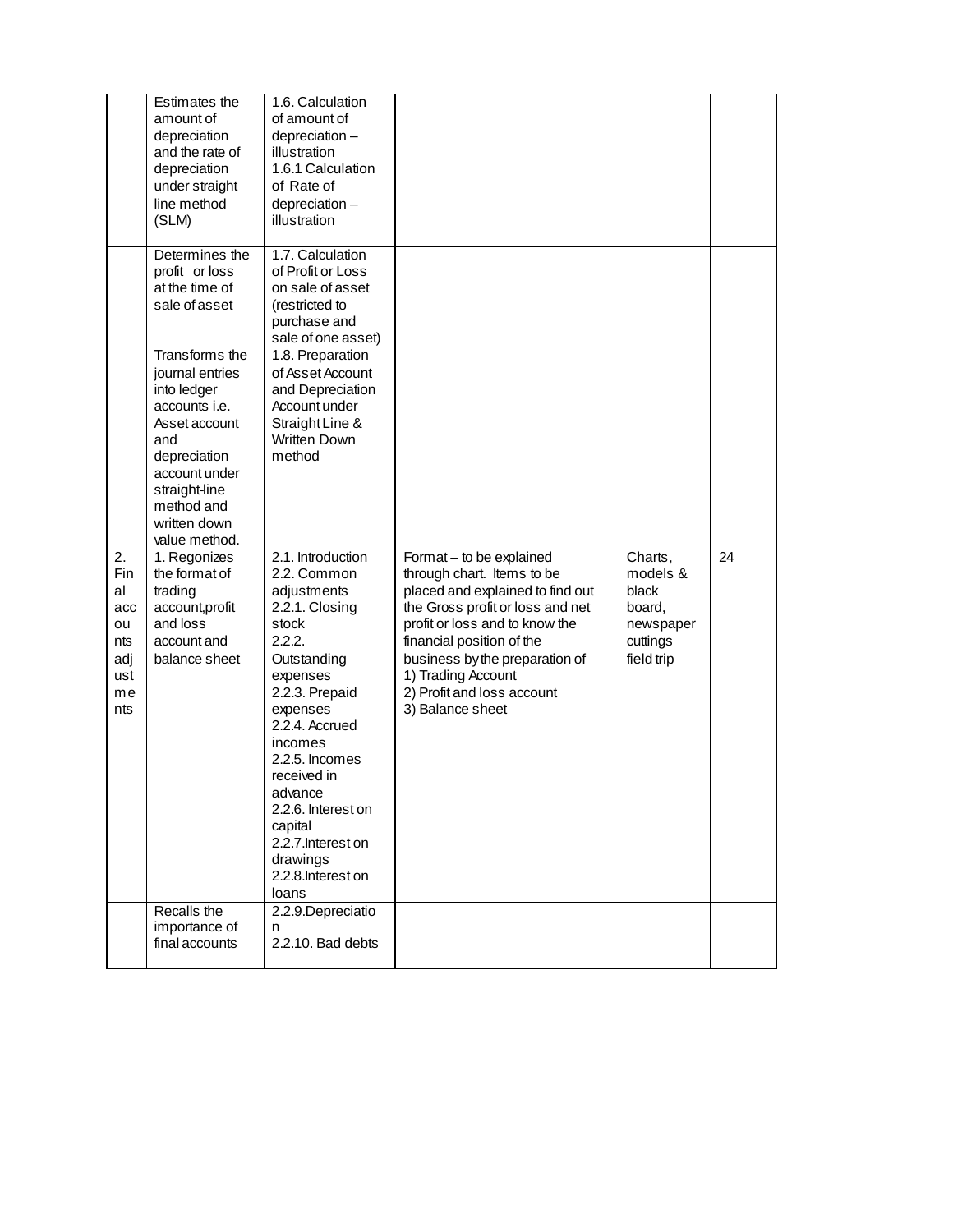|                                                                                       | Identifies the<br>common<br>adjustments                                                                                              | 2.2.11. Provision<br>for bad & doubtful<br>debts<br>2.2.12. Provision<br>for discount on<br>debtors                                                                   |                                                                                        |                      |    |
|---------------------------------------------------------------------------------------|--------------------------------------------------------------------------------------------------------------------------------------|-----------------------------------------------------------------------------------------------------------------------------------------------------------------------|----------------------------------------------------------------------------------------|----------------------|----|
|                                                                                       |                                                                                                                                      | 2.2.13. Provision<br>for discount on<br>creditors<br>2.3. Preparation<br>of final accounts<br>with a maximum<br>of 20 items and 6<br>adjustments<br>including closing |                                                                                        |                      |    |
|                                                                                       |                                                                                                                                      | stock.<br><b>Illustration</b><br>including<br>adjusting entries,<br>transfer entries<br>and problems<br>with 6<br>adjustments only                                    |                                                                                        |                      |    |
|                                                                                       | Understands<br>the<br>adjustments<br>with adjusting<br>entries and<br>transfer entries<br>and placement<br>in the final<br>accounts. |                                                                                                                                                                       |                                                                                        |                      |    |
| 3.1<br>nte<br>rpr<br>eta<br>tion<br>of<br>fina<br>nci<br>al<br>stat<br>em<br>ent<br>s | Recalls the<br>meaning,<br>significance<br>and purpose of<br>financial<br>statement<br>analysis                                      | 3.1 Financial<br>statement<br>analysis<br>3.1.1. Meaning<br>3.1.2.<br>Significance<br>3.1.3. Purpose<br>3.1.4. Limitations                                            | 1. Explain the meaning role of<br>ration analysis with financial<br>statement analysis | Chart black<br>board | 28 |
|                                                                                       | Recognizes the<br>meaning and<br>role of ration<br>analysis                                                                          | 3.2. Ratio<br>analysis<br>3.2.1. Meaning<br>3.2.2. Role                                                                                                               | 2. Ratios to be explained<br>through charts or using the<br>black board                |                      |    |
|                                                                                       | Categories the<br>various ratios<br>on the basis of<br>liquidity,<br>solvency<br>profitability and<br>activity ratio                 | 3.3. Classification<br>of ratios<br>3.3.1. Liquidity<br>ratio-meaning &<br>calculation<br>3.3.1.1. Current<br>ratio<br>3.3.1.2. Liquidity<br>ratio<br>3.3.1.3. Quick  | 3. Liquidity ratios and<br>profitability through calculation<br>using formulae.        |                      |    |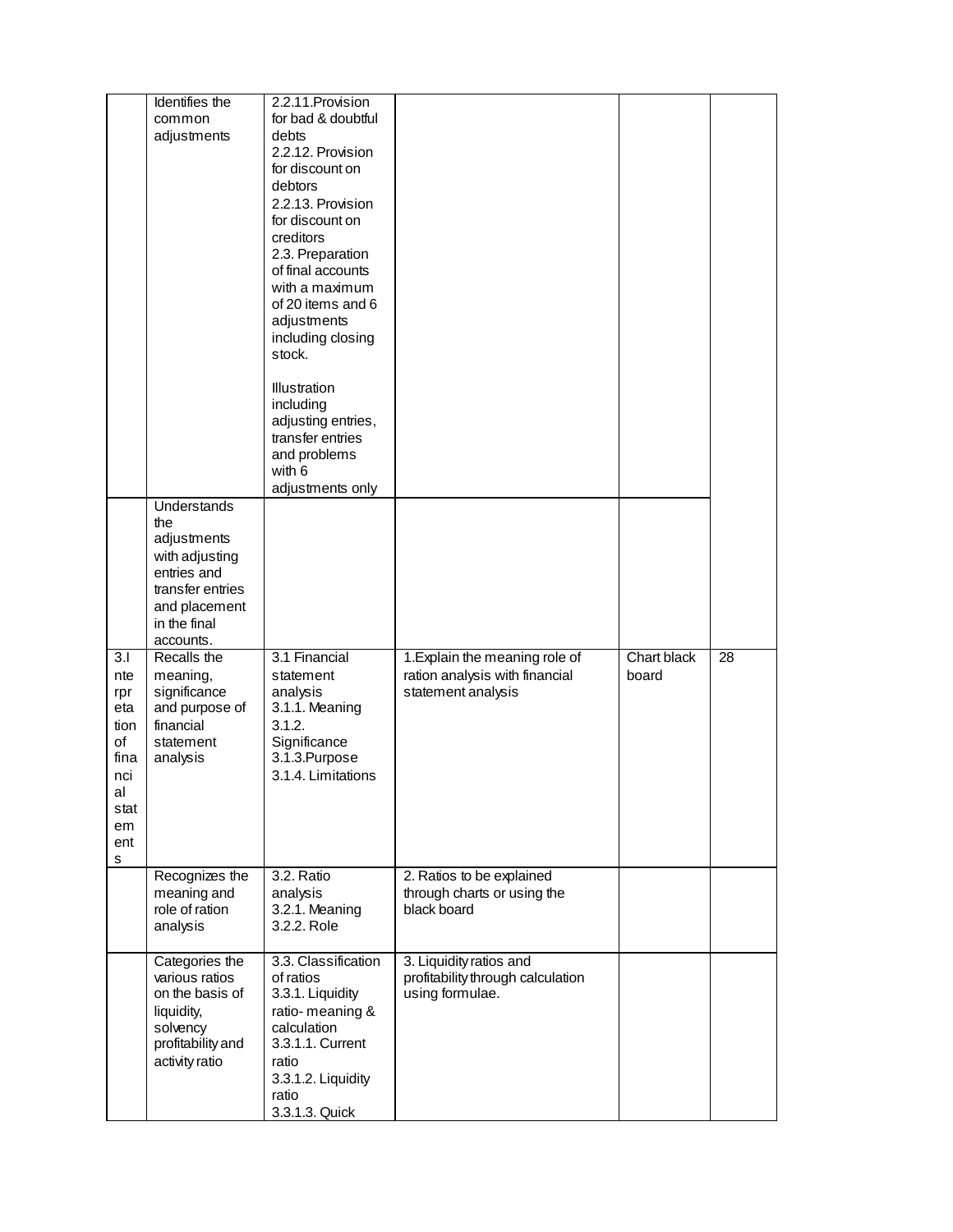|                                  |                                                                                                                                                                                                                         | ratio<br>3.3.1.4.<br>Calculation-<br><b>Illustration</b><br>3.3.2. Solvency<br>ratios                                                                                                                                                                                                                                                                                                                                                                  |                                                                                                                                                                            |                                                  |                |
|----------------------------------|-------------------------------------------------------------------------------------------------------------------------------------------------------------------------------------------------------------------------|--------------------------------------------------------------------------------------------------------------------------------------------------------------------------------------------------------------------------------------------------------------------------------------------------------------------------------------------------------------------------------------------------------------------------------------------------------|----------------------------------------------------------------------------------------------------------------------------------------------------------------------------|--------------------------------------------------|----------------|
|                                  | Understands<br>the meaning of<br>current ratio,<br>liquidity ratio,<br>debt-equity<br>ratio, debt-<br>total funds<br>ratio, gross<br>profit ratio,<br>operating ratio<br>and net profit<br>ratio and<br>activity ratios | 3.3.2.1. Debt-<br>equity ratio<br>3.3.2.2. Debt-<br>total funds ratio<br>3.3.3. Profitability<br>ratios<br>3.3.3.1. Gross<br>profit ratio<br>3.3.3.2.<br>Operating ratio<br>3.3.3.3. Net profit<br>ratio<br>3.3.3.4.<br>Calculation-<br><b>Illustration</b><br>3.3.4. Activity<br>ratios<br>3.3.4.1. Capital<br>turnover ratio<br>3.3.4.2. Fixed<br>assets turnover<br>ratio<br>3.3.4.3. Stock<br>turnover ratio<br>3.3.4.4. Debtors<br>turnover ratio |                                                                                                                                                                            |                                                  |                |
|                                  | Calculate three<br>ratios (3) for<br>liquidity and<br>profitability                                                                                                                                                     | 3.4. Calculation<br>of liquidity ratios<br>$(3)$ and<br>profitability ratios<br>$(3)$ with<br>necessary items<br>only                                                                                                                                                                                                                                                                                                                                  |                                                                                                                                                                            |                                                  |                |
|                                  | Applies the<br>formulae to find<br>out the ratios                                                                                                                                                                       |                                                                                                                                                                                                                                                                                                                                                                                                                                                        |                                                                                                                                                                            |                                                  |                |
| 4.<br>Ca<br>sh<br>bu<br>dg<br>et | 1. Understands<br>the meaning<br>and uses of the<br>cash budget<br>2. Analysis the<br>cash budget by<br>preparing as<br>per the receipts<br>and payments<br>method                                                      | 4.1. Introduction<br>4.2. Meaning<br>4.3. Utility<br>4.4. Preparation<br>of cash budget as<br>per receipts and<br>payments<br>method (simple<br>problems)-<br><b>Illustration</b><br>Maximum of 3<br>months restricted<br>to five items only                                                                                                                                                                                                           | 1. Explains the meaning and<br>utility of the cashbook and the<br>items placed in the cashbook.<br>2. Cash budget to be prepared<br>as per receipts and payments<br>method | Chart,<br>model,<br>black board                  | $\overline{7}$ |
| 5.A<br>cco<br>unt<br>s<br>fro    | Recognizes the<br>double entry<br>system                                                                                                                                                                                | 5.1. Introduction<br>5.1.1. Meaning<br>5.1.2. Definition<br>5.1.3. Features<br>5.1.4. Limitations                                                                                                                                                                                                                                                                                                                                                      | 1. Nature of the single entry<br>system to be explained                                                                                                                    | Chart<br>model,<br>black<br>board, field<br>trip | 21             |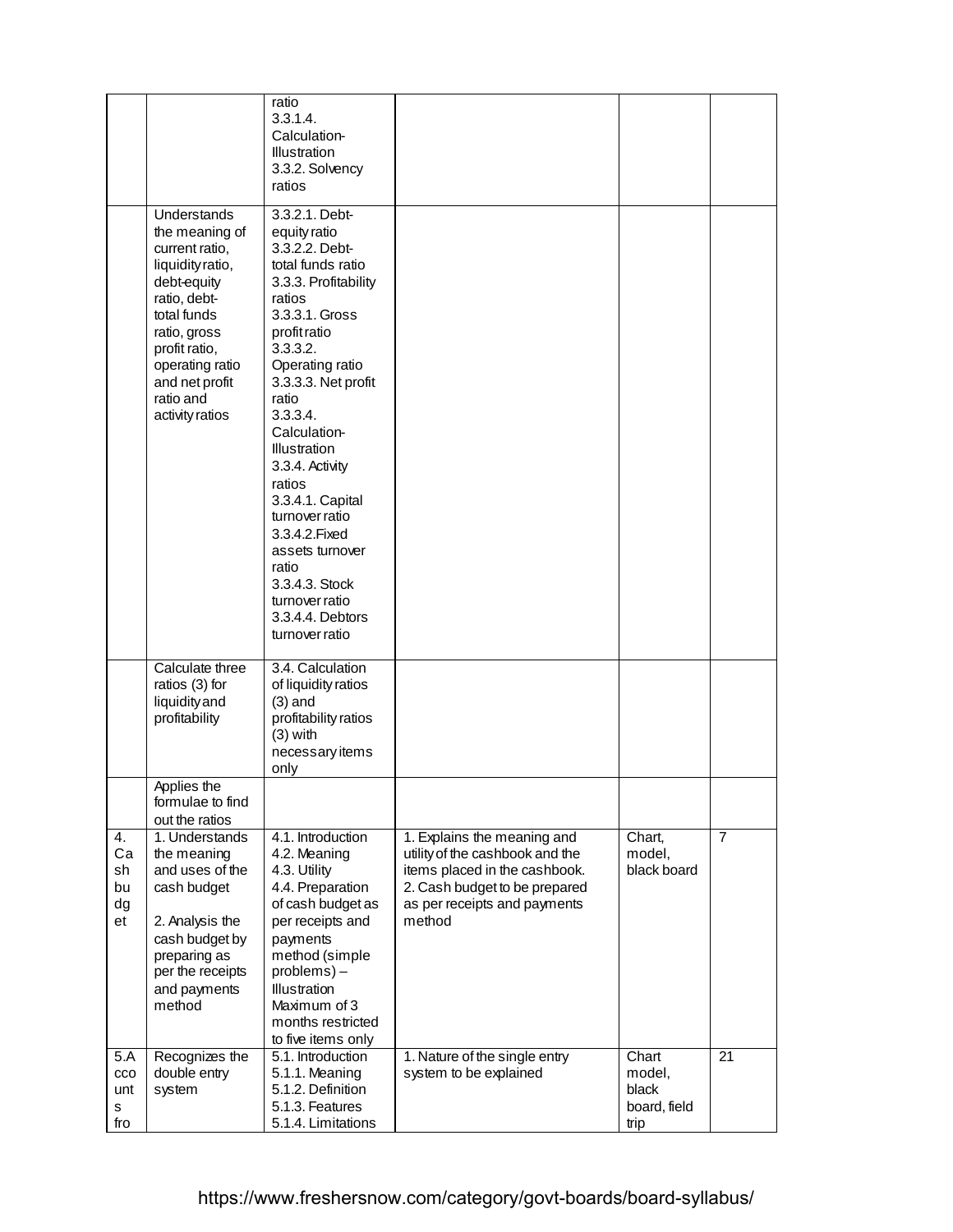| m    |                   |                     |                                 |  |
|------|-------------------|---------------------|---------------------------------|--|
| inc  |                   |                     |                                 |  |
| om.  |                   |                     |                                 |  |
| plet |                   |                     |                                 |  |
| е    |                   |                     |                                 |  |
| rec  |                   |                     |                                 |  |
| ord  |                   |                     |                                 |  |
| s    |                   |                     |                                 |  |
|      | Understands       | 5.2.                | Calculate the profit or loss by |  |
|      | the meaning,      | Ascertainment of    | preparing statement of affairs  |  |
|      | definition,       | profit or loss      | and statement of profit or loss |  |
|      | features and      | 5.2.1. Statement    |                                 |  |
|      | limitations of    | of Affairs method   |                                 |  |
|      | single entry      | 5.2.1.              |                                 |  |
|      | system            | Preparation of      |                                 |  |
|      |                   | statement of        |                                 |  |
|      |                   | profit or loss      |                                 |  |
|      |                   | illustration        |                                 |  |
|      |                   | 5.2.1.2.            |                                 |  |
|      |                   | Preparation of      |                                 |  |
|      |                   | statement of        |                                 |  |
|      |                   | $affairs -$         |                                 |  |
|      |                   | illustration        |                                 |  |
|      |                   | 5.2.2. Conversion   |                                 |  |
|      |                   | method              |                                 |  |
|      |                   | 5.2.2.1.            |                                 |  |
|      |                   | Preparation of      |                                 |  |
|      |                   | trading, profit and |                                 |  |
|      |                   | loss account and    |                                 |  |
|      |                   | balance sheet       |                                 |  |
|      |                   | with simple         |                                 |  |
|      |                   | problems by         |                                 |  |
|      |                   | opening             |                                 |  |
|      |                   | important ledger    |                                 |  |
|      |                   | accounts -          |                                 |  |
|      |                   | debtors,            |                                 |  |
|      |                   | creditors, cash-    |                                 |  |
|      |                   | illustration        |                                 |  |
|      | Sees the          | 5.3. Distinction    | Prepare the final accounts with |  |
|      | relationship      | between             | opening of debtors A/c,         |  |
|      | between           | accounts from       | Creditors A/c, cash A/c by      |  |
|      | accounts from     | incomplete          | conversional method             |  |
|      | incomplete        | records and         |                                 |  |
|      | records and       | double entry.       |                                 |  |
|      | double entry      |                     |                                 |  |
|      | system            |                     |                                 |  |
|      |                   |                     |                                 |  |
|      | Estimates the     |                     |                                 |  |
|      | capital by the    |                     |                                 |  |
|      | preparation of    |                     |                                 |  |
|      | statement of      |                     |                                 |  |
|      | affairs           |                     |                                 |  |
|      |                   |                     |                                 |  |
|      | Determines the    |                     |                                 |  |
|      | profit or loss by |                     |                                 |  |
|      | preparing the     |                     |                                 |  |
|      | statements        |                     |                                 |  |
|      |                   |                     |                                 |  |
|      | Transforms the    |                     |                                 |  |
|      | available items   |                     |                                 |  |
|      | to the final      |                     |                                 |  |
|      | accounts          |                     |                                 |  |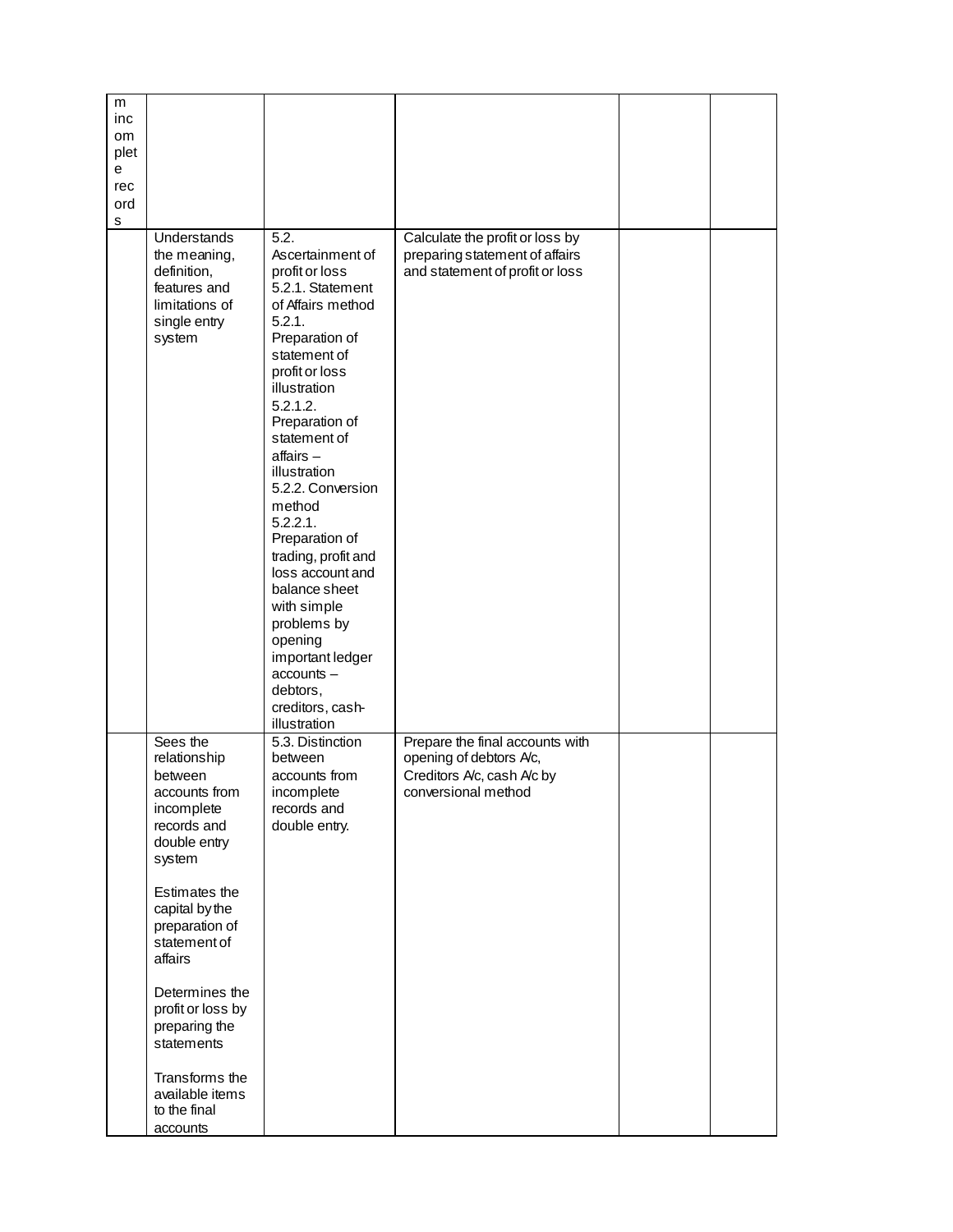| 6.<br>Par<br>tne<br>r<br>shi<br>p<br>bas<br>ic<br>con<br>cep<br>ts | Recalls the<br>meaning.<br>Definition and<br>features of<br>partnership.                                                                                                                                                      | 6.1. Introduction<br>6.1.1. Meaning<br>6.1.2 Definition<br>6.1.3. Features                                                                                                                                                   | Partnership-meaning,<br>definition, features to be<br>explained.                                 | Charts,<br>models,<br>blackboard | 14 |
|--------------------------------------------------------------------|-------------------------------------------------------------------------------------------------------------------------------------------------------------------------------------------------------------------------------|------------------------------------------------------------------------------------------------------------------------------------------------------------------------------------------------------------------------------|--------------------------------------------------------------------------------------------------|----------------------------------|----|
|                                                                    | Understands<br>the meaning of<br>fixed capital<br>and fluctuating<br>capital and its<br>preparation.                                                                                                                          | 6.2. Capital<br>6.2.1. Fixed<br>capital<br>6.2.2. Fluctuating<br>capital.<br>6.2.3.<br>Preparation of<br>capital accounts<br>-Illustration                                                                                   | Prepares the capital accounts<br>and current accounts of the<br>partners                         | Visit to a<br>firm               |    |
|                                                                    | Estimates the<br>interest on<br>capital,<br>interest on<br>drawings,<br>salary,<br>commission<br>and<br>distribution of<br>profit among<br>the partners<br>by preparing<br>the profit and<br>loss<br>appropriation<br>account | 6.3. Distribution<br>of profit<br>6.3.1. Interest on<br>capital<br>6.3.2. Interest on<br>drawings<br>6.3.3. Salary,<br>commission to a<br>partner<br>6.3.4.<br>Preparation of<br>profit and loss<br>appropriation<br>account | Prepares the profit and loss<br>appropriation account in the<br>black board or placing the chart |                                  |    |
|                                                                    | Understands<br>the meaning,<br>nature and<br>factors of<br>goodwill                                                                                                                                                           | 6.4. Goodwill<br>6.4.1. Meaning<br>and nature<br>6.4.2. Factors<br>6.4.3. Methods of<br>valuing the<br>Goodwill-<br>average period,<br>super profit<br>method                                                                | Explains the meaning, nature<br>and factors of Goodwill                                          |                                  |    |
|                                                                    | Illustrates the<br>various<br>methods of<br>valuing the<br>goodwill                                                                                                                                                           |                                                                                                                                                                                                                              | Calculates the Goodwill under<br>various methods, (simple<br>problem)                            |                                  |    |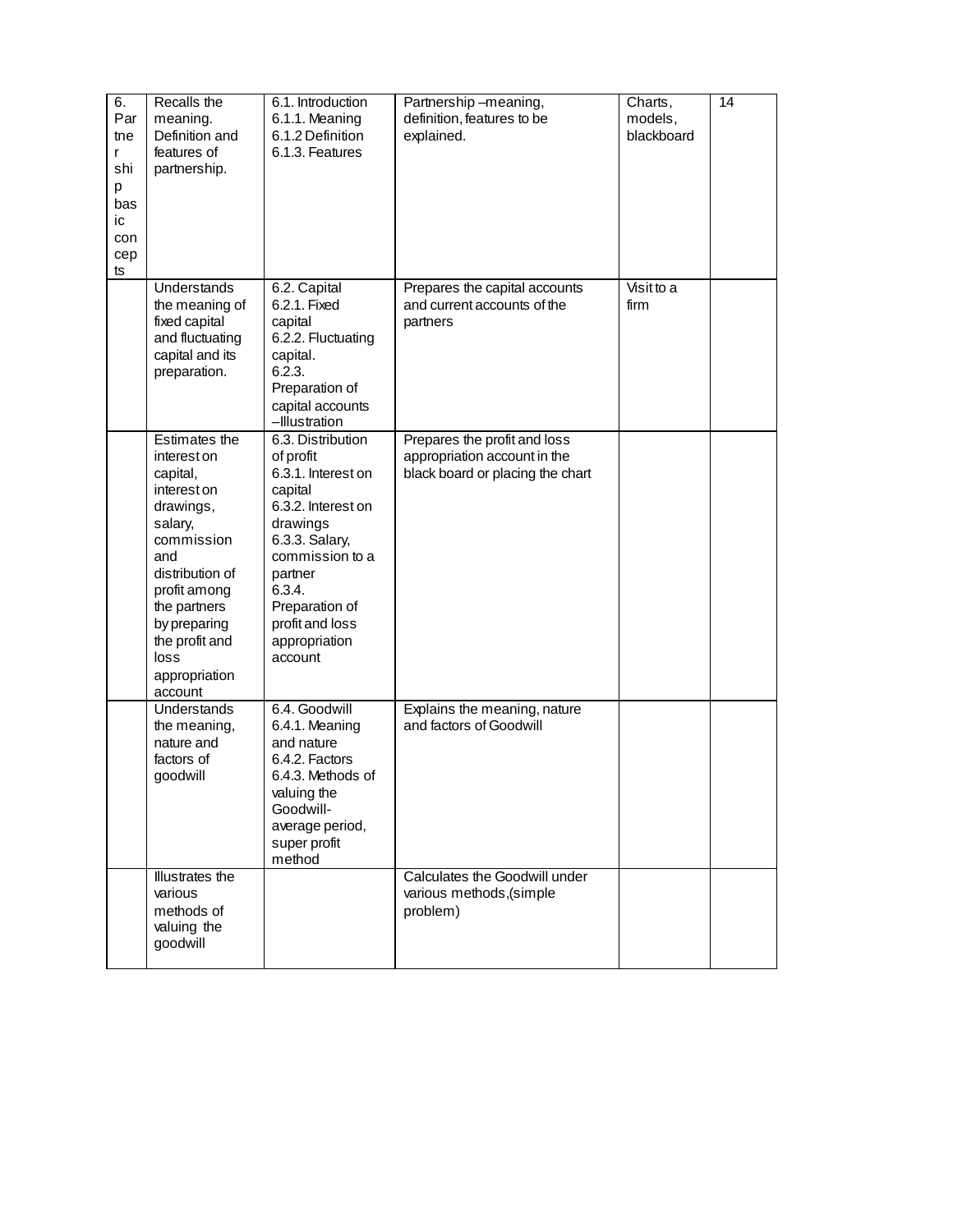| 7.<br>Par<br>tne<br>r<br>shi<br>p<br>ad<br>mis<br>sio<br>n | Understands<br>the points to be<br>remembered<br>i.e.,<br>adjustments to<br>be made at the<br>time of<br>admission of a<br>partner in a<br>firm.                                   | 7.1. Introduction<br>7.1.1.<br>Adjustments                                                                                                                                                                                                                                                                                                                                                                                                                     | 1. Explains the various<br>adjustments to be made at the<br>time of admission of a partner.<br>1) Revaluation of assets and<br>liabilities<br>2) Transfer of accumulated<br>reserves and surplus<br>3) Treatment of Goodwill | Charts,<br>models,<br>blackboard<br>visit to a<br>firm | 28 |
|------------------------------------------------------------|------------------------------------------------------------------------------------------------------------------------------------------------------------------------------------|----------------------------------------------------------------------------------------------------------------------------------------------------------------------------------------------------------------------------------------------------------------------------------------------------------------------------------------------------------------------------------------------------------------------------------------------------------------|------------------------------------------------------------------------------------------------------------------------------------------------------------------------------------------------------------------------------|--------------------------------------------------------|----|
|                                                            | Estimates the<br>new ratio after<br>admission and<br>sacrificing<br>ration                                                                                                         | 7.2. New profit<br>sharing ratio<br>illustration<br>7.2.1 calculation<br>of new profit ratio<br>and sacrificing<br>ratio illustration                                                                                                                                                                                                                                                                                                                          | Explains with Journal entries<br>and calculation of new ratio and<br>preparation of revaluation<br>account, capital accounts and<br>balance sheet.                                                                           |                                                        |    |
|                                                            | Estimates the<br>value of assets<br>and liabilities at<br>the time of<br>admission                                                                                                 | 7.3. Revaluation<br>of assets and<br>liabilities<br>7.3.1. Increase in<br>the value assets<br>7.3.2. Decrease<br>in the value of<br>assets<br>7.3.3. Increase in<br>the value of<br>liabilities<br>7.3.4. Decrease<br>the value of<br>liabilities<br>7.3.5.<br>Unrecorded<br>assets now<br>recorded<br>7.3.6.<br>Unrecorded<br>liabilities now<br>recorded<br>7.3.7. Creation of<br>a liability<br>7.3.8. Profit or<br>loss on<br>revaluation-<br>illustration |                                                                                                                                                                                                                              |                                                        |    |
|                                                            | Determines<br>the financial<br>position after<br>admission by<br>preparing the<br>balance sheet<br>after the<br>preparation of<br>revaluation<br>account and<br>capital<br>account | 7.4. Transfer<br>accumulated<br>profit or loss-<br>illustration<br>7.5. Transfer of<br>accumulated<br>$reserve -$<br>illustration                                                                                                                                                                                                                                                                                                                              |                                                                                                                                                                                                                              |                                                        |    |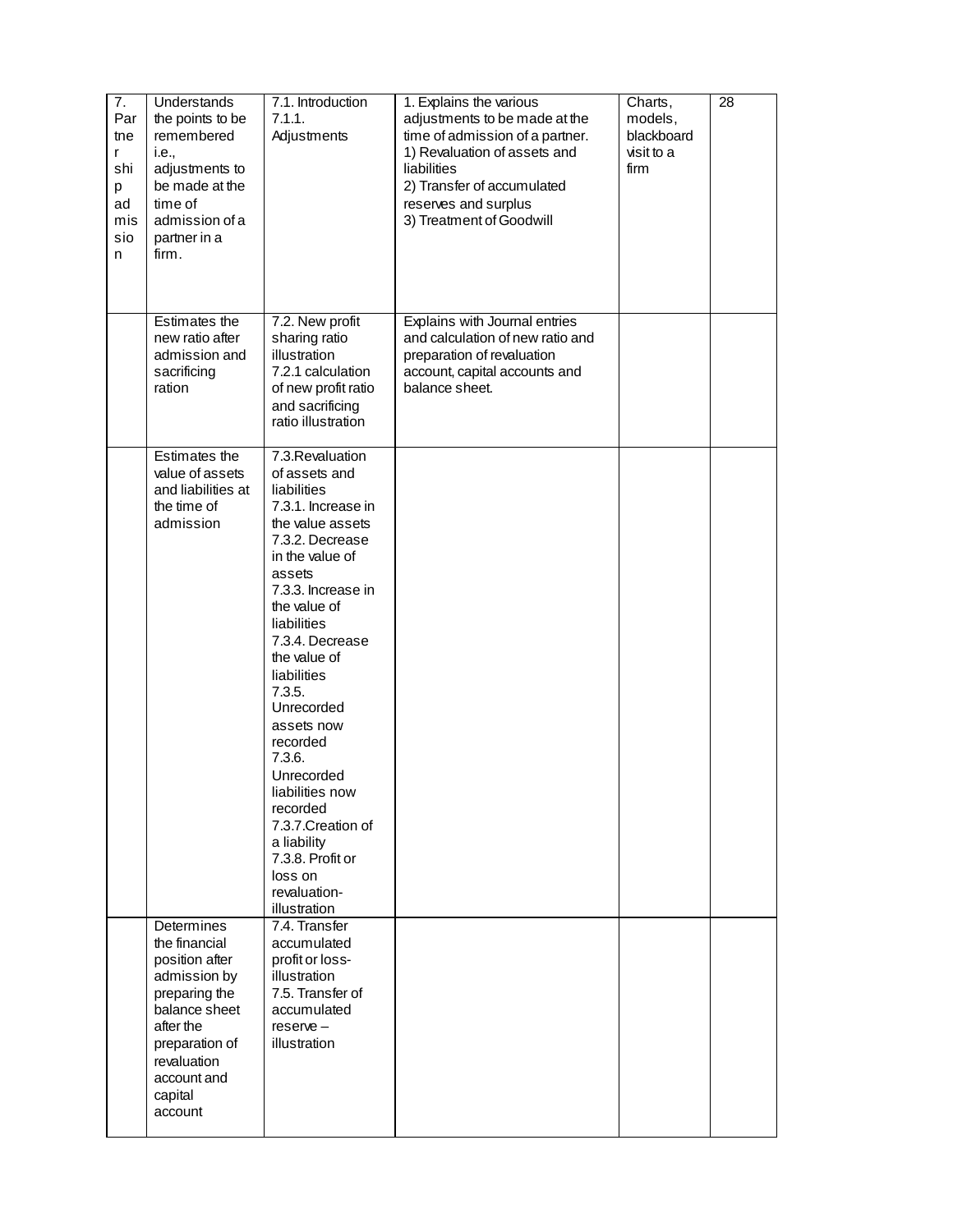|                                   | Understands<br>the treatment of<br>Goodwill                                         | 7.6. Treatment of<br>Goodwill<br>(Revaluation<br>method only)-<br>illustration<br>7.7. Capital<br>brought in by a<br>new partner-<br>illustration<br>7.8. Preparation<br>of revaluation<br>A/c, capital<br>accounts and<br>balance sheet<br>after admission of<br>a partner<br>illustration |                                                                                          |                                  |    |
|-----------------------------------|-------------------------------------------------------------------------------------|---------------------------------------------------------------------------------------------------------------------------------------------------------------------------------------------------------------------------------------------------------------------------------------------|------------------------------------------------------------------------------------------|----------------------------------|----|
| 8.<br>Par<br>tne<br>r<br>shi<br>p | Understand<br>the<br>adjustments to<br>be made at<br>the time of<br>retirement of a | 8.1.Introduction<br>8.1.1.<br>Adjustments                                                                                                                                                                                                                                                   | Explains the adjustments to be<br>made at the time of retirement<br>with journal entries | Charts,<br>models<br>black board | 19 |
| reti<br>re<br>me<br>nt            | partner in a<br>firm                                                                |                                                                                                                                                                                                                                                                                             |                                                                                          |                                  |    |
|                                   | Estimates the<br>new ratio after<br>retirement                                      | 8.2. New profit<br>ratio<br>8.2.1. Calculation<br>of new profit ratio<br>- Illustration<br>8.2.2. Calculation<br>of gaining ratio-<br>illustration                                                                                                                                          | Calculates the new ratio after<br>retirement of partner                                  | Visit to a<br>firm               |    |
|                                   | Estimates the<br>value of assets<br>and liabilities at<br>the time of<br>retirement | 8.3. Revaluation<br>of Assets and<br>liabilities $-$<br>illustration<br>8.4. Transfer of<br>accumulated<br>profit or loss-<br>illustration                                                                                                                                                  | Prepares the revaluation<br>account, capital accounts and<br>balance sheet.              |                                  |    |
|                                   | Understands<br>the treatment of<br>Goodwill                                         | 8.5. Adjustment<br>of Goodwill<br>illustration<br>8.6. Transfer of<br>reserves<br>illustration<br>8.7. Transfer of<br>the amount due<br>to the outgoing<br>Partner-<br>illustration                                                                                                         |                                                                                          |                                  |    |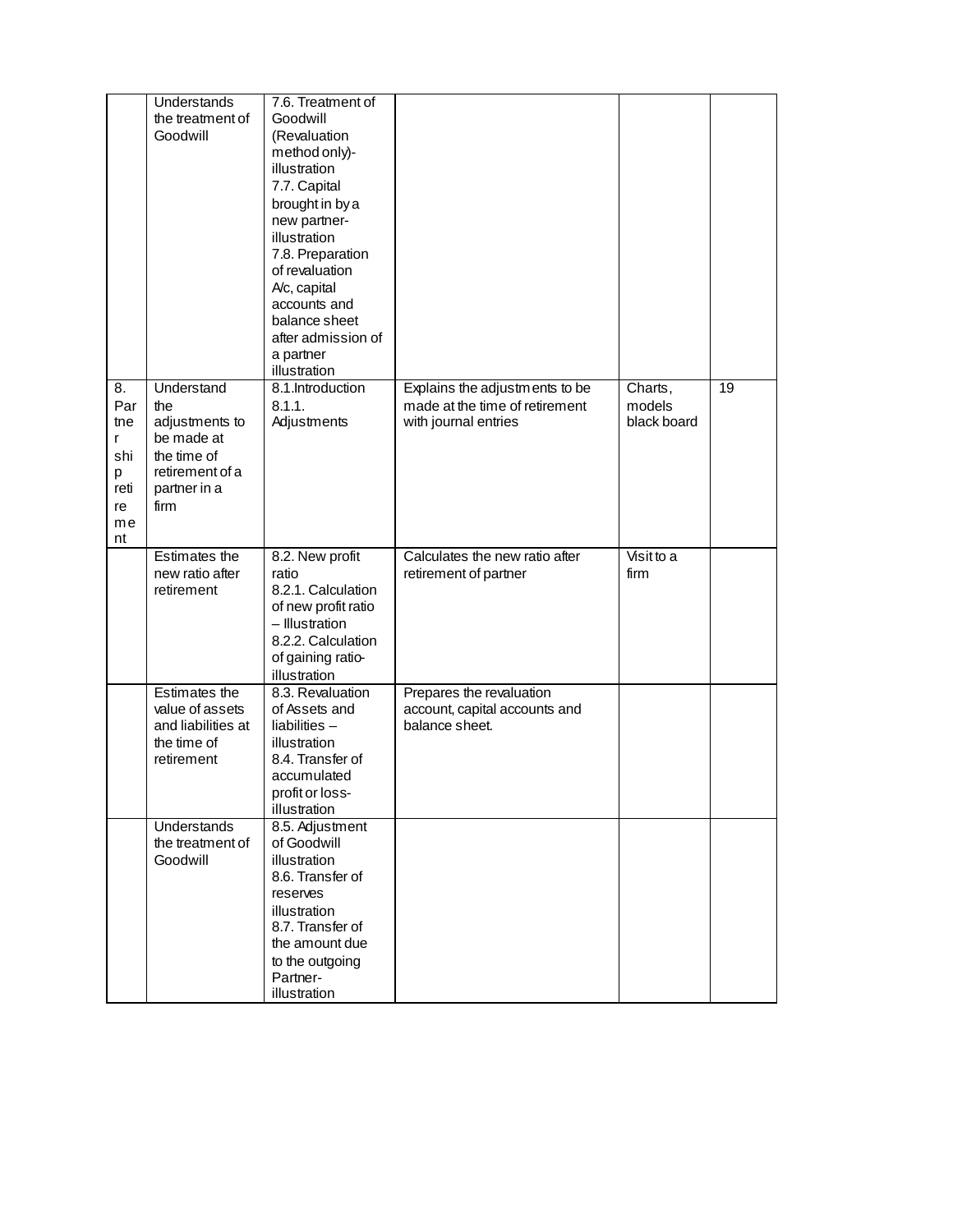|                                                                                 | Determines the<br>financial<br>position after<br>retirement by<br>preparing the<br>balance sheet<br>After the<br>preparation of<br>revaluation<br>account and<br>capital<br>accounts | 8.8. Preparation<br>of revaluation<br>account, capital<br>accounts and<br>balance sheet<br>after retirement of<br>a partner-<br>illustration                                                                   |                                                                                                                     |                                                                                                         |    |
|---------------------------------------------------------------------------------|--------------------------------------------------------------------------------------------------------------------------------------------------------------------------------------|----------------------------------------------------------------------------------------------------------------------------------------------------------------------------------------------------------------|---------------------------------------------------------------------------------------------------------------------|---------------------------------------------------------------------------------------------------------|----|
| 9.<br>Ac<br>cou<br>nts<br>of<br>join<br>t<br>sto<br>ck<br>CO<br>mp<br>ani<br>es | Recognizes the<br>importance of<br>joint stock<br>companies                                                                                                                          | 9.1.Introduction<br>9.1.1. Definition<br>9.1.2.<br>Characteristics                                                                                                                                             | Explain the importance,<br>meaning, definition and<br>characteristics of joint stock<br>companies                   | Chart<br>model<br>black board<br>visit to a<br>company<br>form of<br>organizatio<br>n paper<br>cutting. | 35 |
|                                                                                 | Understands<br>the meaning,<br>definition and<br>characteristics<br>of a company                                                                                                     | 9.2. Sources of<br>finance                                                                                                                                                                                     | Explain the sources of finance,<br>share through showing the<br>share certificate,<br>Application forms             |                                                                                                         |    |
|                                                                                 | Analyses the<br>sources of<br>finance                                                                                                                                                | 9.3. Share capital<br>9.3.1. Meaning of<br>shares<br>9.3.2. Kinds of<br>shares<br>9.3.3. Types of<br>share capital<br>a) Authorized<br>b) Issued<br>c) Subscribed<br>d) Called-up<br>e) Uncalled<br>f) Paid-up | Passes the journal entries in<br>the black board and explains<br>the items to be posted in the<br>relevant accounts |                                                                                                         |    |
|                                                                                 | <b>Understands</b><br>the meaning of<br>share and its<br>kinds share<br>capital I and all<br>types.                                                                                  | 9.4. Issue of<br>shares<br>9.4.1. Application<br>9.4.2. Allotment<br>9.4.3. Calls                                                                                                                              | Prepare the ledger accounts<br>and balance sheet.                                                                   |                                                                                                         |    |
|                                                                                 | Classifies the<br>issue of shares                                                                                                                                                    | 9.5. Allotment of<br>shares including<br>over subscription<br>9.5.1. Issue of<br>shares at per<br>illustration<br>9.5.2. Issue of<br>shares at a<br>premium-<br>illustration<br>9.5.3. Issue of                |                                                                                                                     |                                                                                                         |    |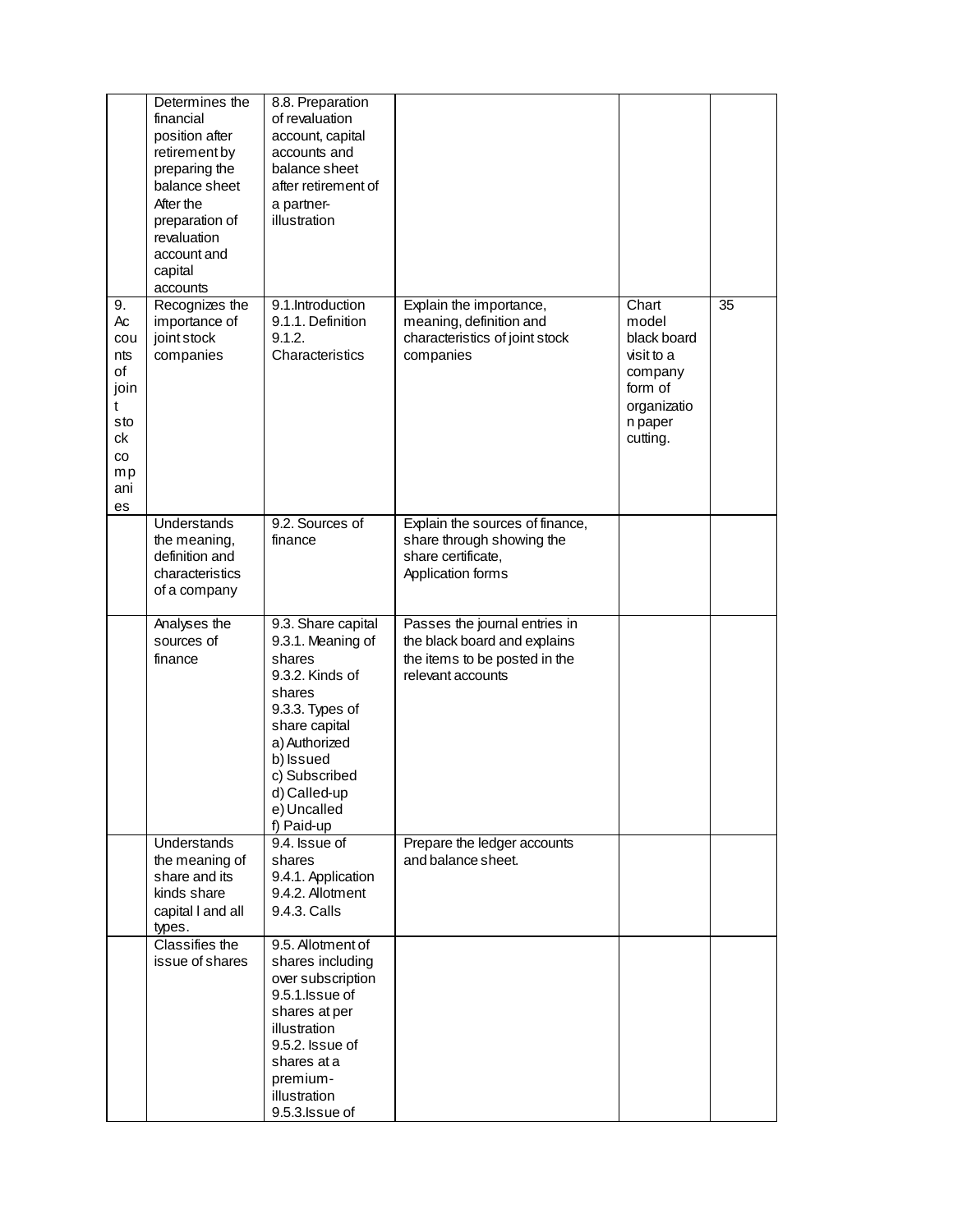|                                                                                                                                                                      | shares at a<br>discount-<br>illustration                                                                                                                                                                                             |  |  |
|----------------------------------------------------------------------------------------------------------------------------------------------------------------------|--------------------------------------------------------------------------------------------------------------------------------------------------------------------------------------------------------------------------------------|--|--|
| <b>Understands</b><br>the application<br>allotment, calls<br>including over<br>subscription,<br>under<br>subscription,<br>call in arrears<br>and calls in<br>advance | 9.6. Calls in<br>advance<br>illustration<br>9.7.Calls in<br>arrears<br>illustration                                                                                                                                                  |  |  |
| Passes the<br>journal entries<br>issue of<br>shares at par<br>at premium<br>and at<br>discount.                                                                      |                                                                                                                                                                                                                                      |  |  |
| Understands<br>the meaning of<br>forfeiture of<br>shares, and<br>reissue of<br>forfeited<br>shares.                                                                  | 9.8. Forfeiture of<br>shares meaning<br>and accounting<br>treatment<br>1) Shares issued<br>at par,<br>2) At a premium<br>and<br>3) At a discount<br>(simple<br>problems)-<br>illustration                                            |  |  |
|                                                                                                                                                                      | 9.9. Re-issue of<br>forfeited shares<br>9.9.1. Meaning<br>9.9.2. Accounting<br>treatment for re-<br>issue of forfeited<br>shares issued<br>1) At par<br>2) At a premium<br>3) At a discount<br>(simple<br>problems)-<br>illustration |  |  |
| Prepares the<br>ledger<br>accounts after<br>passing the<br>journal entries<br>and prepares<br>balance sheet.                                                         | 9.10. Passing of<br>necessary journal<br>entries and<br>preparation of<br>ledger accounts<br>and balance<br>sheet giving<br>effect to the                                                                                            |  |  |